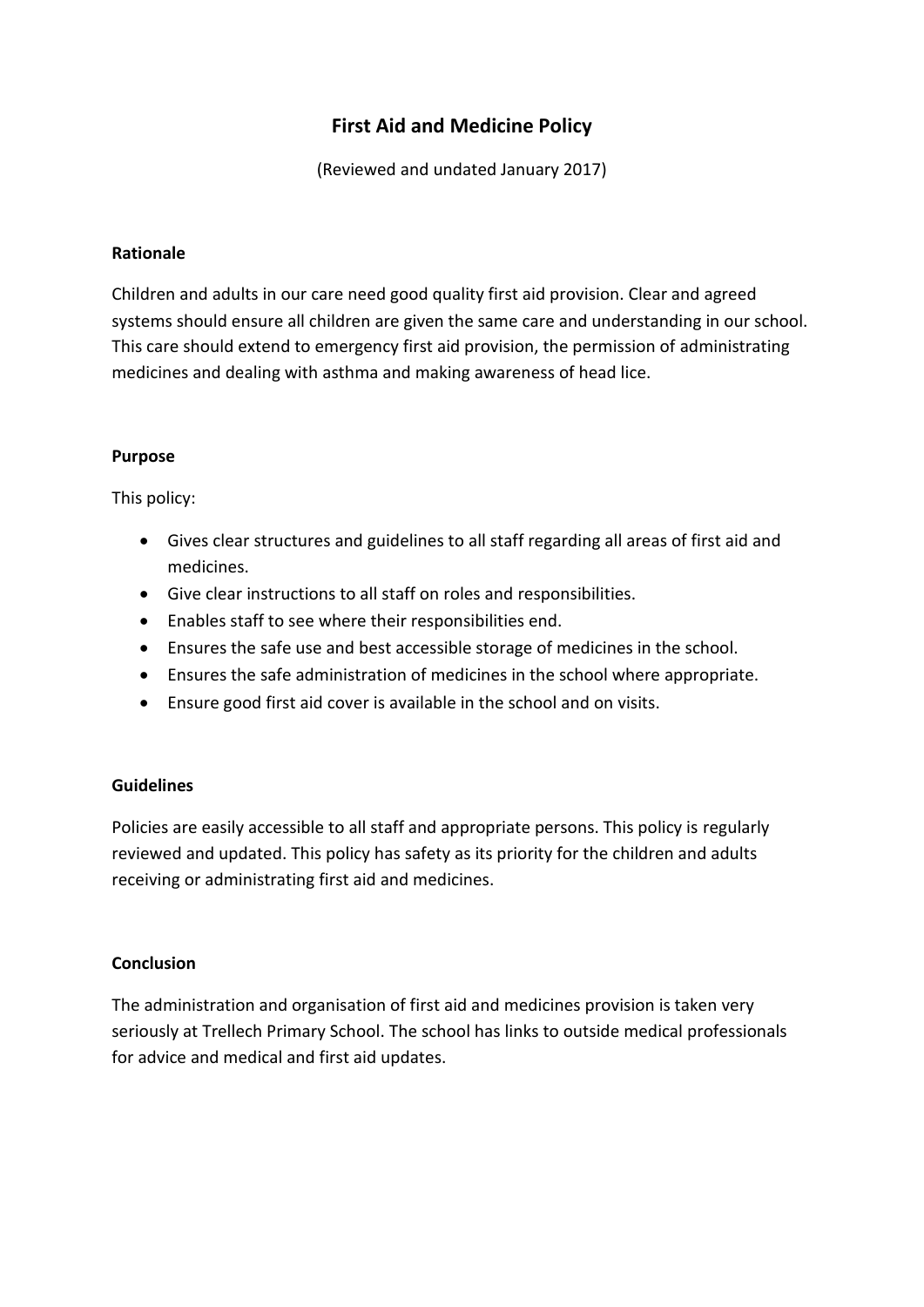# **First Aid and accidents in school**

## **Training**

Mrs Llewellyn, Mrs Ruck and Miss Phillips hold a 'First aid at work' certificate and undergo training every three years.

### **First aid kits**

The school have portable First Aid Kits, as well as a stock of First Aid equipment kept in the wet areas of both departments. There is also a main supply of First Aid equipment kept in the Medical Room. All teachers take an emergency First Aid kit on any visit outside school.

### **Contents of the First Aid Boxes**

- Sterile plasters (assorted sizes)
- Two sterile eye pads
- Two individually wrapped triangular bandages
- Sterile gauze
- Antiseptic wipes
- Sick Bags
- Instant cold packs
- Disposable non-latex gloves
- Foil blanket

# **Cuts/Plasters**

All open cuts should be treated with a medi wipe and a plaster is applied if necessary. All allergies are checked with the child and by medical records. For larger cuts, a gauze dressing may be used. All injuries are recorded in the accident file no matter how minor. All members of staff are advised to use rubber gloves when dealing with any injury.

# **Bumped heads**

Any bump to the head is recorded and a parent will be informed if the condition of the child deteriorates or there is an obvious raised bump. Serious head bumps are treated with an ice pack and monitored. Head bump stickers are available to comfort smaller children.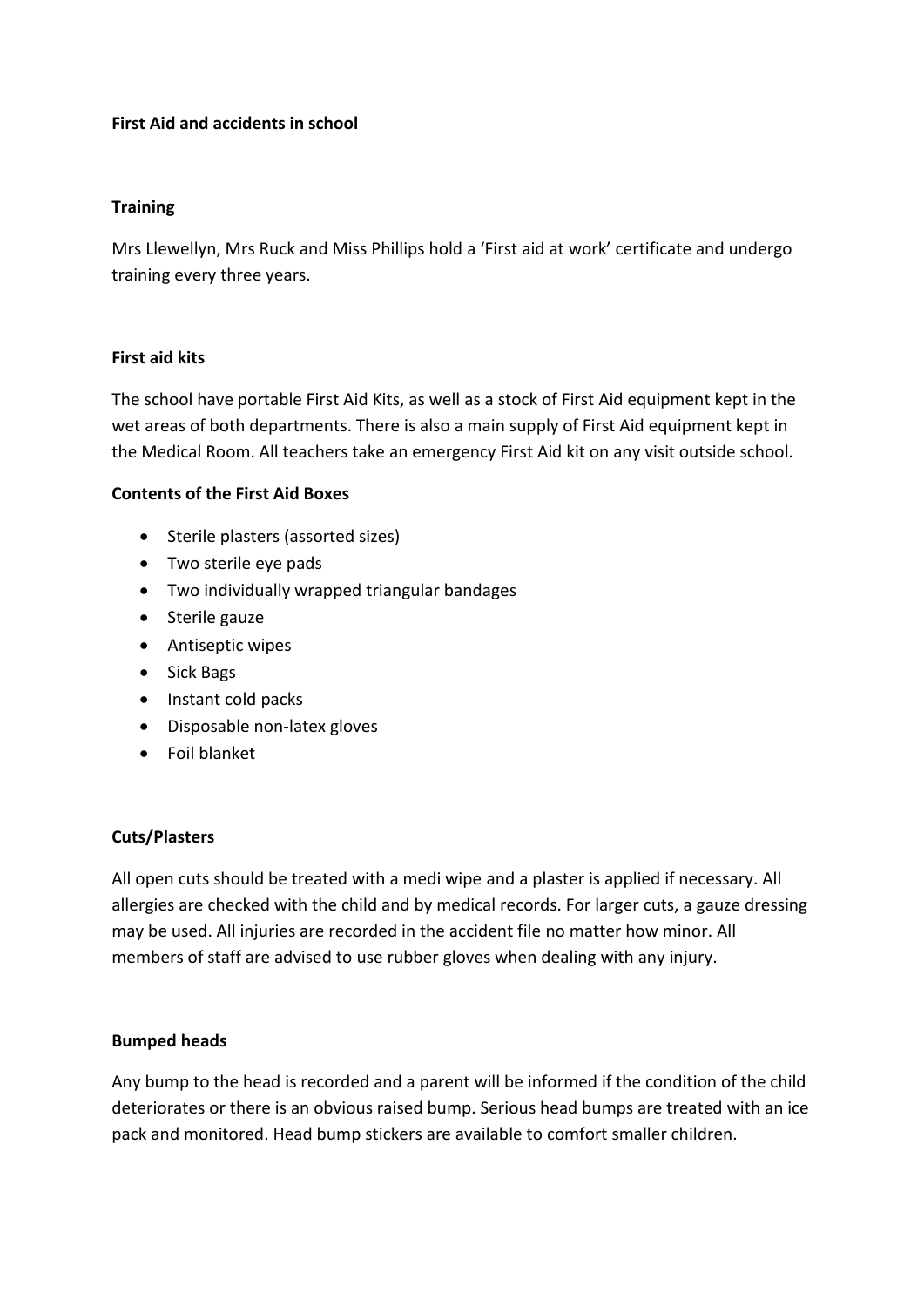### **Accident Record Book**

There is an accident record book in Foundation Phase and KS2 near the first aid box. All incidents on and off site must always be **recorded**, **dated** and **signed** no matter how minor. For major accidents, a further county form must be completed within 24 hours of the accident. These forms are located in the office. The forms need to be signed by the head teacher, a copy taken and placed in the child's file and the original copy forwarded to county. Likewise, any accident involving staff must be recorded on an appropriate form in the office. Parents **should only** be contacted for a serious head bump, possible break or a serious graze. A small note explaining the incident can be sent home to a child in distress.

### **Calling the emergency services**

In the case of major accidents, it is the decision of the trained first aider at work in consultation with SMT or the doctor's surgery whether the emergency services are to be called. Staff are expected to support and assist the trained first aider in their decision. If the casualty is a child, their parents should be contacted immediately and given all the information required. If staff are unable to contact parent/guardian of the child then it is up to the discretion of the first aider about whether the emergency services are called or in the case of a possible broken bone the head teacher and another member of staff can assist the child to hospital. If the casualty is an adult, their next of kin should be called immediately. All contact numbers for children and adults are located in the school office.

#### **Medicines in school**

Medicines will not be administered unless the pupil has a specific illness and where LA training has been provided to staff. E.g. Epilepsy and diabetes.

Parents are welcome to come into school to administer medicine to their own children where required or as a matter of emergency, the head teacher can administer medication with signed permission.

### **Where medicine is stored**

No medicines should be kept in class or in the child's possession, except the use of inhalers. Please see below for epilepsy medication storage.

#### **Epilepsy**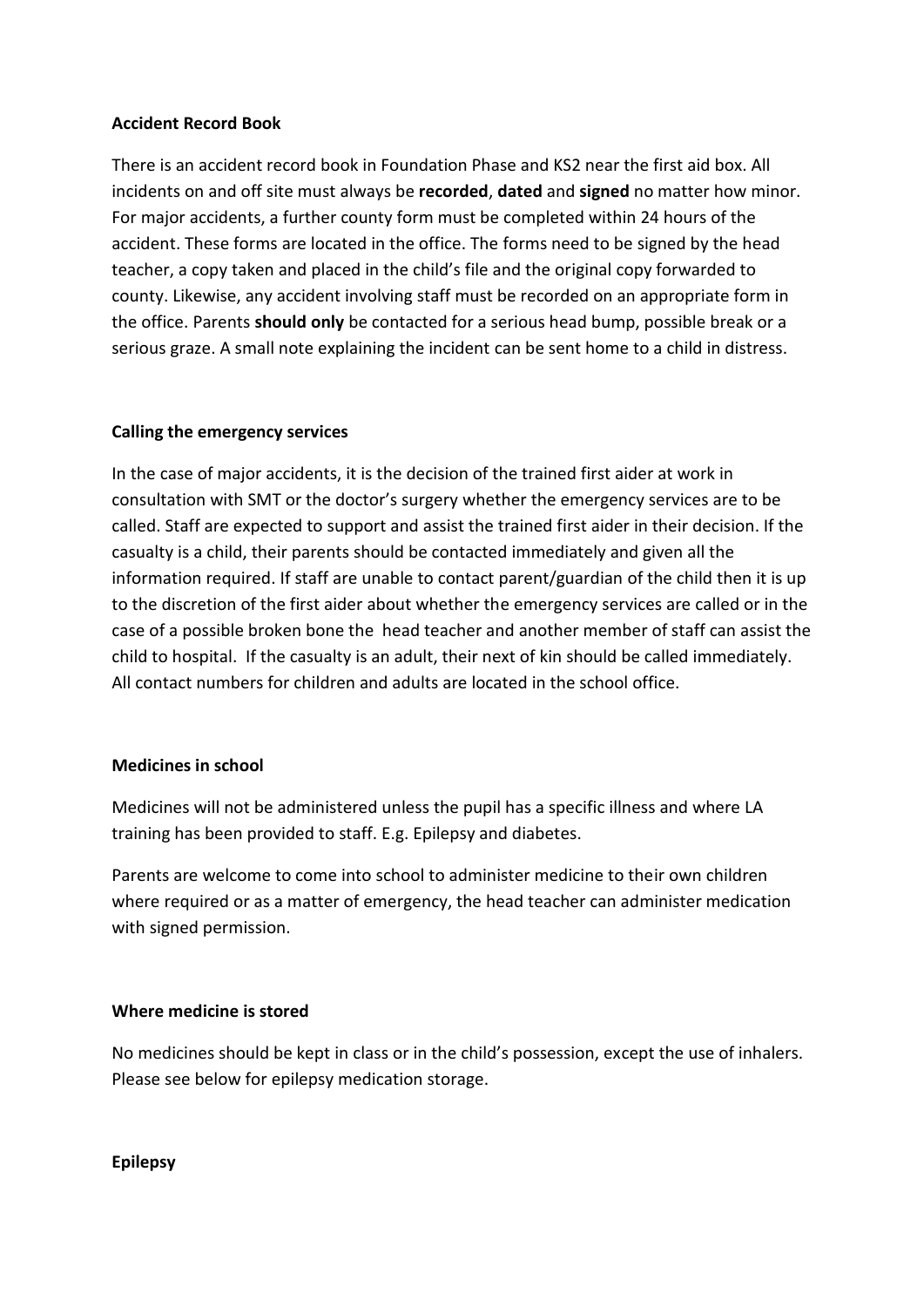Currently no children at Trellech Primary School have epilepsy needs, however many staff are trained, including first aiders.

### **Epi-pens**

Child A requires an epi-pen to treat the symptoms of anaphylaxis shock. Her epi-pen is stored in the staff room. Staff have received training on the use of epi-pens and particularly the needs of child A. Her care plan is accessible to all staff and kept in the staff room.

### **Other medical conditions**

All staff are made aware of any children who have a medical condition. Their information and care plan regarding this is clearly displayed in the staff room and located on the back of each classroom door. A spread sheet is now accessible for the use of supply teachers highlighting medical conditions and needs of certain children.

### **Head lice**

Staff do not touch children and examine them for head lice. If we suspect that a child has head lice, or we are informed by parents, a generic letter is sent home to all parents.

### **Vomiting and diarrhoea**

If a child vomits or has diarrhoea in school, they will be sent home immediately. Children with these conditions will not be accepted back into school until 48 hours after the last symptom has elapsed.

### **Chicken pox and other diseases, rashes**

If a child is suspected of having chicken pox etc, we will look at the child's back, stomach, arms and legs. In this case, another adult would be present. In such cases, parents are contacted and advised to seek medical advice.

# **Defibrillator**

A defibrillator is located outside Trellech Stores.